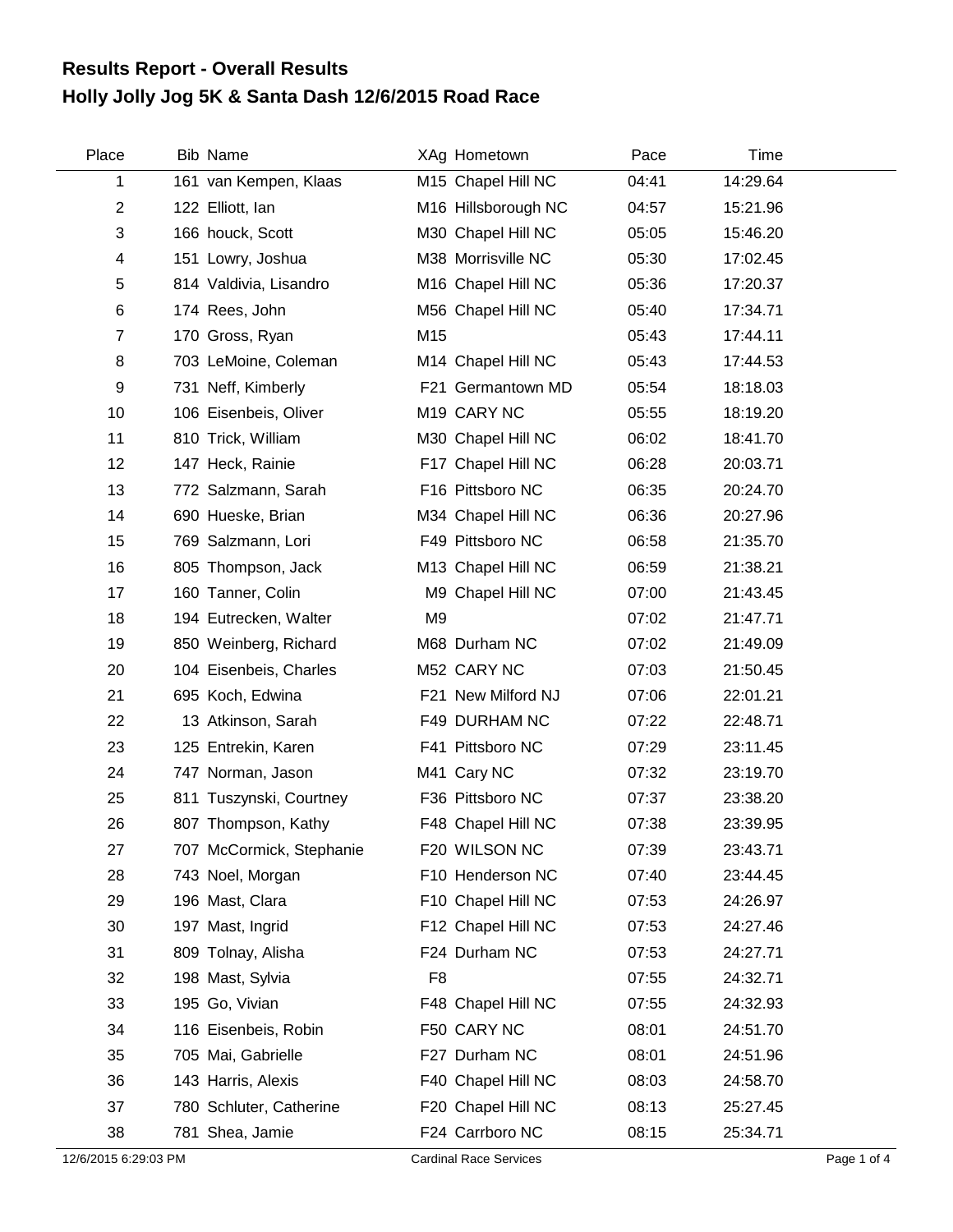| Place | <b>Bib Name</b>         |     | XAg Hometown         | Pace  | Time     |
|-------|-------------------------|-----|----------------------|-------|----------|
| 39    | 741 Nippert, Mark       |     | M40 Raleigh NC       | 08:15 | 25:34.71 |
| 40    | 171 Raymer, Caroline    |     | F9 Cary NC           | 08:20 | 25:49.70 |
| 41    | 155 Henderson, Jennifer | F36 |                      | 08:25 | 26:04.22 |
| 42    | 789 Snyder, John        |     | M38 DURHAM NC        | 08:27 | 26:12.70 |
| 43    | 162 Hoos, Lynnsey       |     | F10 Chapel Hill NC   | 08:28 | 26:14.96 |
| 44    | 163 Hoos, William       |     | M44 Chapel Hill NC   | 08:28 | 26:15.45 |
| 45    | 745 Noel, Tammy         |     | F53 Henderson NC     | 08:33 | 26:31.71 |
| 46    | 88 Daugherty, Cynthia   |     | F41 Raleigh NC       | 08:39 | 26:49.20 |
| 47    | 796 Su, Kristy          |     | F38 Cary NC          | 08:41 | 26:54.70 |
| 48    | 78 Creech, Griffin      |     | M22 Chapel Hill NC   | 08:44 | 27:03.20 |
| 49    | 32 Bridges, Ryan        |     | M7 Morrisville NC    | 08:48 | 27:15.70 |
| 50    | 21 Bridges, Lori        |     | F36 Morrisville NC   | 08:48 | 27:16.95 |
| 51    | 697 Kuszaj, Sarah       |     | F38 Raleigh NC       | 08:52 | 27:29.71 |
| 52    | 215 Speight, Tavris     |     | M33 Greenville NC    | 08:54 | 27:34.71 |
| 53    | 214 Howard, Beth        |     | F26 Raleigh NC       | 08:54 | 27:35.21 |
| 54    | 795 Su, Han             |     | M45 Cary NC          | 08:54 | 27:35.97 |
| 55    | 192 Kooistra, Rebecca   |     | F32 Durham NC        | 08:54 | 27:36.70 |
| 56    | 797 Tatsumi, Kohei      |     | M39 Chapel Hill NC   | 08:59 | 27:50.20 |
| 57    | 145 Heck, Logan         |     | M12 Chapel Hill NC   | 09:03 | 28:04.46 |
| 58    | 141 Hamm, Jill          |     | F48 Chapel Hill NC   | 09:04 | 28:07.70 |
| 59    | 100 Edwards, Stacy      |     | F44 Holly Springs NC | 09:06 | 28:11.45 |
| 60    | 710 Mitchell, Kelsie    |     | F23 Chapel Hill NC   | 09:07 | 28:16.97 |
| 61    | 15 Bae, Myung           |     | M27 Chapel Hill NC   | 09:08 | 28:17.46 |
| 62    | 180 Chambers, Carlton   |     | M30 Hillsborough NC  | 09:17 | 28:45.95 |
| 63    | 851 Williams, Leslie    |     | F46 Chapel Hill NC   | 09:17 | 28:46.45 |
| 64    | 791 Standard, Allison   |     | F31 RALEIGH NC       | 09:19 | 28:53.21 |
| 65    | 45 Cannon, Katie        |     | F29 RALEIGH NC       | 09:19 | 28:53.70 |
| 66    | 698 Lamb, Caroline      |     | F21 Carrboro NC      | 09:23 | 29:06.39 |
| 67    | 103 edwards, torey      |     | f22 Carrboro NC      | 09:23 | 29:06.46 |
| 68    | 48 Coen, Kelly          |     | F45 Chapel Hill NC   | 09:27 | 29:18.45 |
| 69    | 188 Vaughn, Jackson     |     | M8 Chapel Hill NC    | 09:32 | 29:33.70 |
| 70    | 189 Vaughn, Beth        |     | F38 Chapel Hill NC   | 09:32 | 29:33.71 |
| 71    | 756 Pilcher, Jennifer   |     | F36 Apex NC          | 09:34 | 29:38.46 |
| 72    | 752 Pilcher, Glenn      |     | M38 Apex NC          | 09:34 | 29:38.70 |
| 73    | 200 Neal, Catherine     |     | F44 Chapel Hill NC   | 09:36 | 29:44.95 |
| 74    | 140 Hamilton, Leslie    |     | F23 Chapel Hill NC   | 09:40 | 29:57.97 |
| 75    | 68 Corneli, Amy         |     | F44 Chapel Hill NC   | 09:40 | 29:58.71 |
| 76    | 19 Boschmans, Bianca    |     | F21 Carrboro NC      | 09:40 | 29:58.71 |
| 77    | 25 Bridges, Lukas       |     | M10 Morrisville NC   | 10:00 | 30:59.70 |
| 78    | 33 Bridges, Thomas      |     | M36 Morrisville NC   | 10:00 | 31:00.20 |
| 79    | 768 Rowland, Amber      |     | F29 Raleigh NC       | 10:13 | 31:39.96 |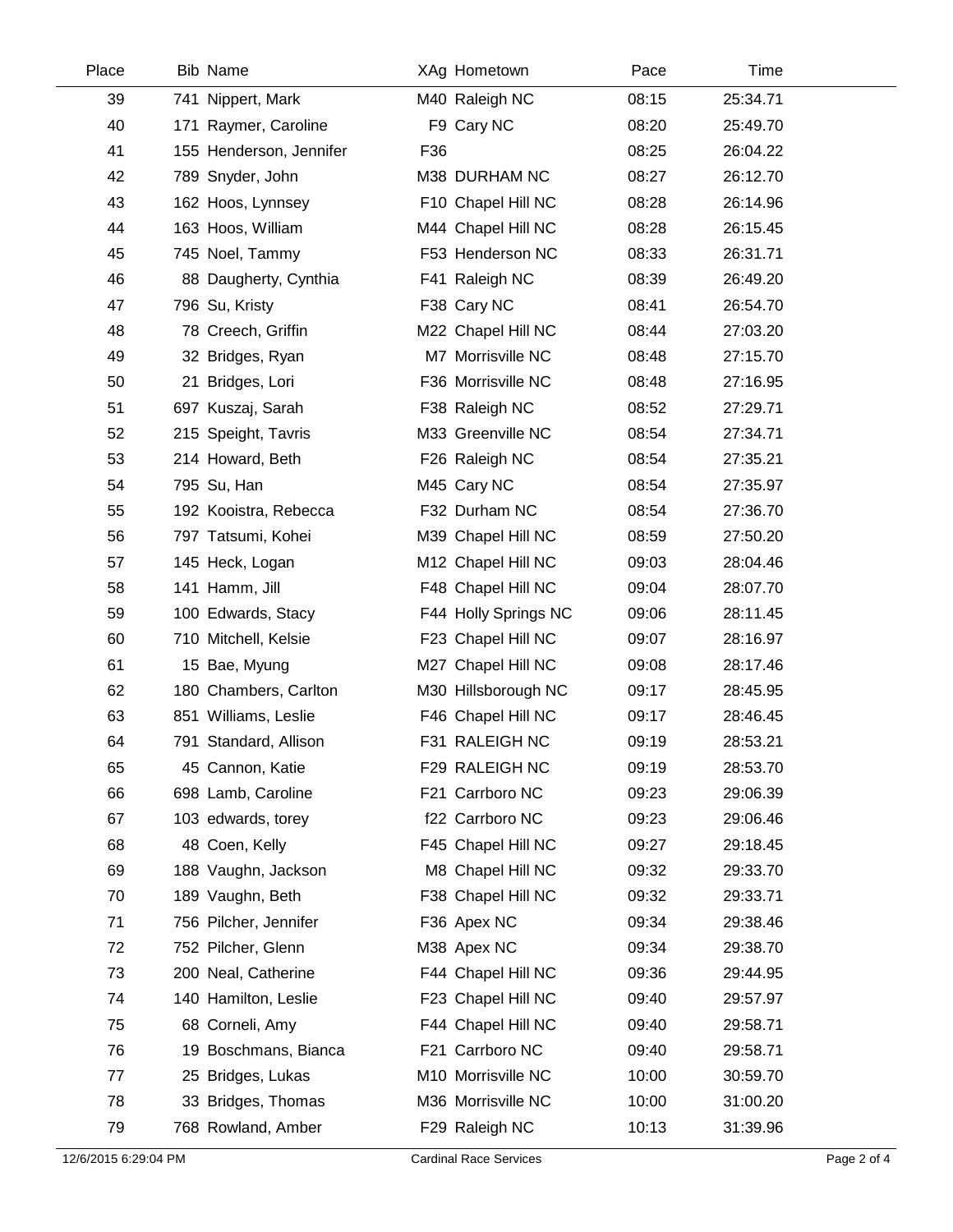| Place | <b>Bib Name</b>        |                 | XAg Hometown         | Pace  | Time     |  |
|-------|------------------------|-----------------|----------------------|-------|----------|--|
| 80    | 201 Neal, Chris        |                 | M45 Chapel Hill NC   | 10:17 | 31:53.70 |  |
| 81    | 185 Doss, Chris        |                 | M28 Mebane NC        | 10:27 | 32:23.45 |  |
| 82    | 186 Osborne, Katy      |                 | F24 Gibsonville NC   | 10:28 | 32:26.71 |  |
| 83    | 69 Cosma, Jessica      |                 | F31 Matthews NC      | 10:30 | 32:32.95 |  |
| 84    | 750 Penn, Jeff         |                 | M29 Durham NC        | 10:30 | 32:32.97 |  |
| 85    | 694 Knight, Jamie      |                 | F28 Mebane NC        | 10:34 | 32:44.45 |  |
| 86    | 199 Corbelt, Kizzmekia |                 | F29 Silver Spring MD | 10:34 | 32:44.95 |  |
| 87    | 165 Danzey, Stacy      |                 | F43 Apex NC          | 10:46 | 33:21.46 |  |
| 88    | 101 Edwards, Tom       |                 | M52 Holly Springs NC | 10:46 | 33:21.70 |  |
| 89    | 730 Musso, Melanie     |                 | F23 Chapel Hill NC   | 10:47 | 33:25.95 |  |
| 90    | 167 Rice, Samantha     |                 | F11 Chapel Hill NC   | 10:47 | 33:26.45 |  |
| 91    | 168 Rice, Joe          |                 | m44 Chapel Hill NC   | 10:47 | 33:26.48 |  |
| 92    | 724 Musso, Joseph      |                 | M12 Chapel Hill NC   | 10:48 | 33:27.46 |  |
| 93    | 723 Musso, Jennifer    |                 | F22 Chapel Hill NC   | 10:48 | 33:27.95 |  |
| 94    | 717 Musso, Belinda     |                 | F48 Chapel Hill NC   | 10:48 | 33:27.96 |  |
| 95    | 688 Howard, Kathryn    |                 | F23 RALEIGH NC       | 10:50 | 33:33.70 |  |
| 96    | 858 Wolk, Diane        |                 | F39 Cary NC          | 10:50 | 33:34.71 |  |
| 97    | 853 Wills, Juliette    |                 | F24 RALEIGH NC       | 10:51 | 33:37.71 |  |
| 98    | 708 M'Coy, Caroline    |                 | F24 Raleigh NC       | 10:51 | 33:39.21 |  |
| 99    | 193 Brown, Sarah       |                 | F24 Carrboro NC      | 10:54 | 33:46.95 |  |
| 100   | 173 Raymer, Lauren     |                 | F36 Cary NC          | 10:56 | 33:53.46 |  |
| 101   | 172 Raymer, Tripp      |                 | M4 Cary NC           | 10:56 | 33:53.73 |  |
| 102   | 20 Boyd, Susan         |                 | F35 Holly Springs NC | 11:02 | 34:12.45 |  |
| 103   | 854 Wilson, Amy        |                 | F46 Chapel Hill NC   | 11:44 | 36:22.95 |  |
| 104   | 207 Schwartz, Adam     |                 | M27 Chapel Hill NC   | 11:56 | 36:58.96 |  |
| 105   | 208 Rose, Melissa      |                 | F29 Chapel Hill NC   | 11:56 | 36:59.45 |  |
| 106   | 99 DESJARDINS, ALICIA  |                 | F29 Carrboro NC      | 12:23 | 38:24.65 |  |
| 107   | 154 Holloway, Brandi   |                 | F30 RALEIGH NC       | 12:33 | 38:53.70 |  |
| 108   | 181 selinger, rachel   |                 | F34 Chapel Hill NC   | 12:53 | 39:56.95 |  |
| 109   | 704 Lozer, Kate        |                 | F27 Durham NC        | 13:09 | 40:46.96 |  |
| 110   | 190 Albertson, Morgan  | F <sub>22</sub> |                      | 13:28 | 41:45.48 |  |
| 111   | 191 Albertson, John    |                 | M55 greensboro NC    | 13:28 | 41:45.70 |  |
| 112   | 712 MURRILL, FELICIA   |                 | F31 Mooresville NC   | 13:40 | 42:22.95 |  |
| 113   | 840 Watkins, Eryn      |                 | F8 GRAHAM NC         | 13:40 | 42:22.96 |  |
| 114   | 692 Jones, Khalia      |                 | F31 Mebane NC        | 13:41 | 42:24.40 |  |
| 115   | 129 Espinosa, Luisa    |                 | F27 GRAHAM NC        | 13:41 | 42:24.70 |  |
| 116   | 700 LAWLOR, MICK       |                 | M33 Durham NC        | 14:03 | 43:32.45 |  |
| 117   | 178 Duszyvski, Kathy   |                 | F55 Pittsboro NC     | 14:17 | 44:15.95 |  |
| 118   | 179 Allen, Mary        |                 | F49 Pittsboro NC     | 14:19 | 44:22.70 |  |
| 119   | 42 Bukowy, Kat         |                 | F35 Wendell NC       | 14:28 | 44:50.72 |  |
| 120   | 14 Ayscue, Allison     |                 | F51 Cary NC          | 14:28 | 44:51.19 |  |